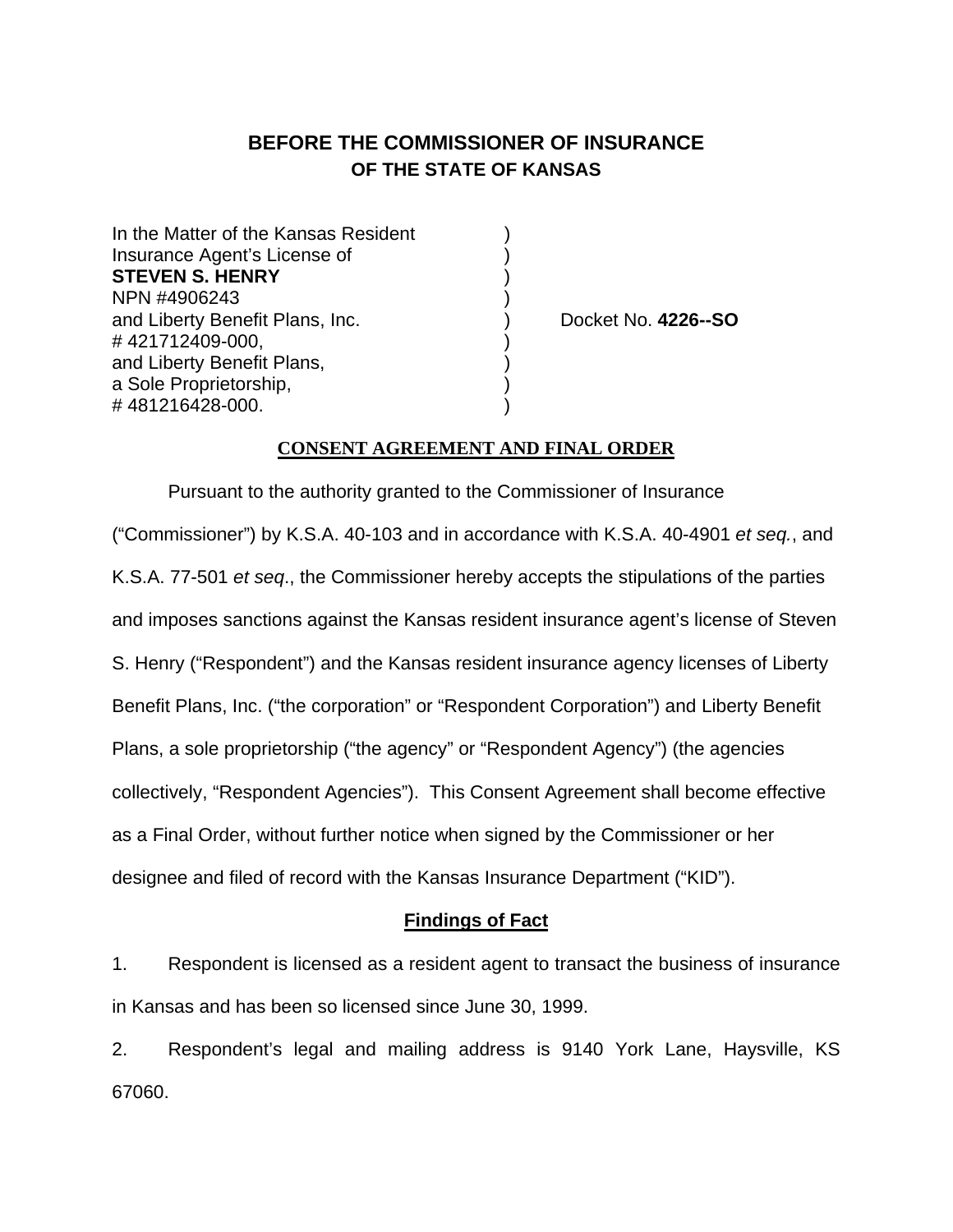3. Respondent Agency is licensed as a resident agency to transact the business of insurance in Kansas and has been so licensed since July 26, 2004.

4. The agency's legal and mailing address is 9140 York Lane, Haysville, KS 67060.

5. Respondent is the licensed agent affiliated with Respondent Agency and designated to be responsible for the agency's compliance.

6. Respondent Corporation is licensed as a resident agency to transact the business of insurance in Kansas and has been so licensed since September 14, 2009.

7. KID records reflect that Respondent Corporation's legal address is 505 S. Broadway, Wichita, Kansas, and Respondent Corporation's mailing address is PO Box 3801, Wichita, KS 67201-3801.

8. Respondent Agent is the licensed agent designated to be responsible for the insurance agency's compliance.

9. The conduct of Respondent is indistinguishable from that of the Respondent Agencies.

10. C.F. was employed by Respondent Corporation as a telemarketer.

11. During July and August 2009, four paychecks for a total of \$876.55 were drawn on accounts belonging to Respondent Corporation and issued to C.F. The checks were returned for insufficient funds.

12. C.F. filed a wage claim with the Kansas Department of Labor ("DOL").

13. Respondent acknowledged to C.F. in writing that he owed her wages and stated he expected to have her fully paid by mid-March.

14. Respondents did not appear for a DOL hearing on April 8, 2010, and an order was entered against them for the unpaid wages plus a penalty and interest.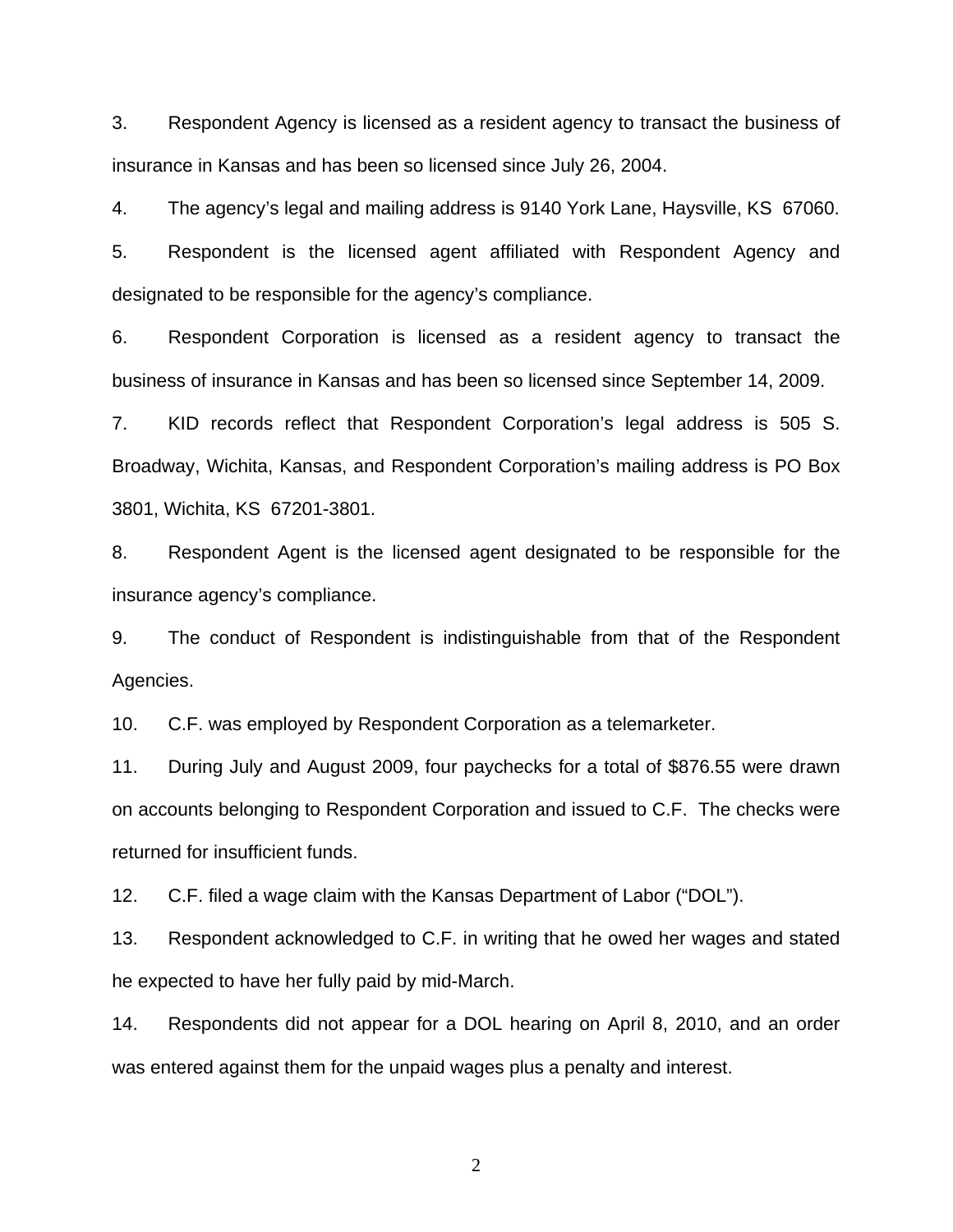15. As of July 21, 2010, the wages, penalty, and interest remained unpaid.

16. Respondent has now paid \$1500 and continues to make payments on the obligation.

17. Respondent has had the advice of counsel, James P. Rupper, and understands his right to have a hearing on the facts and disposition and to seek review of any adverse order in this matter.

18. Respondent expressly waives hearing and stipulates that sufficient evidence exists to support action against his license and the license of each Respondent Agency.

19. Respondent further waives administrative and judicial review.

20. Respondent agrees to the following limitations on his license:

a. Until renewal of his license in December 2012, Respondent will engage in the business of insurance only as agreed in writing with a Kansas licensed agent who will supervise and mentor Respondent and agree to report acts and omissions as would be required of a company or its agents pursuant to K.S.A. 40-4913.

b. Until renewal of his license in December 2012, Respondent shall limit his business to representing only the insurers that have also appointed an agent who has agreed in writing to supervise Respondent as provided in subparagraph a of this section.

c. At the time of signing this agreement, Respondent will submit to KID a written agreement with at least one Kansas licensed agent who will supervise and mentor Respondent, meet at least weekly with Respondent to review sales practices, record-keeping, and financial status of Respondent's business, and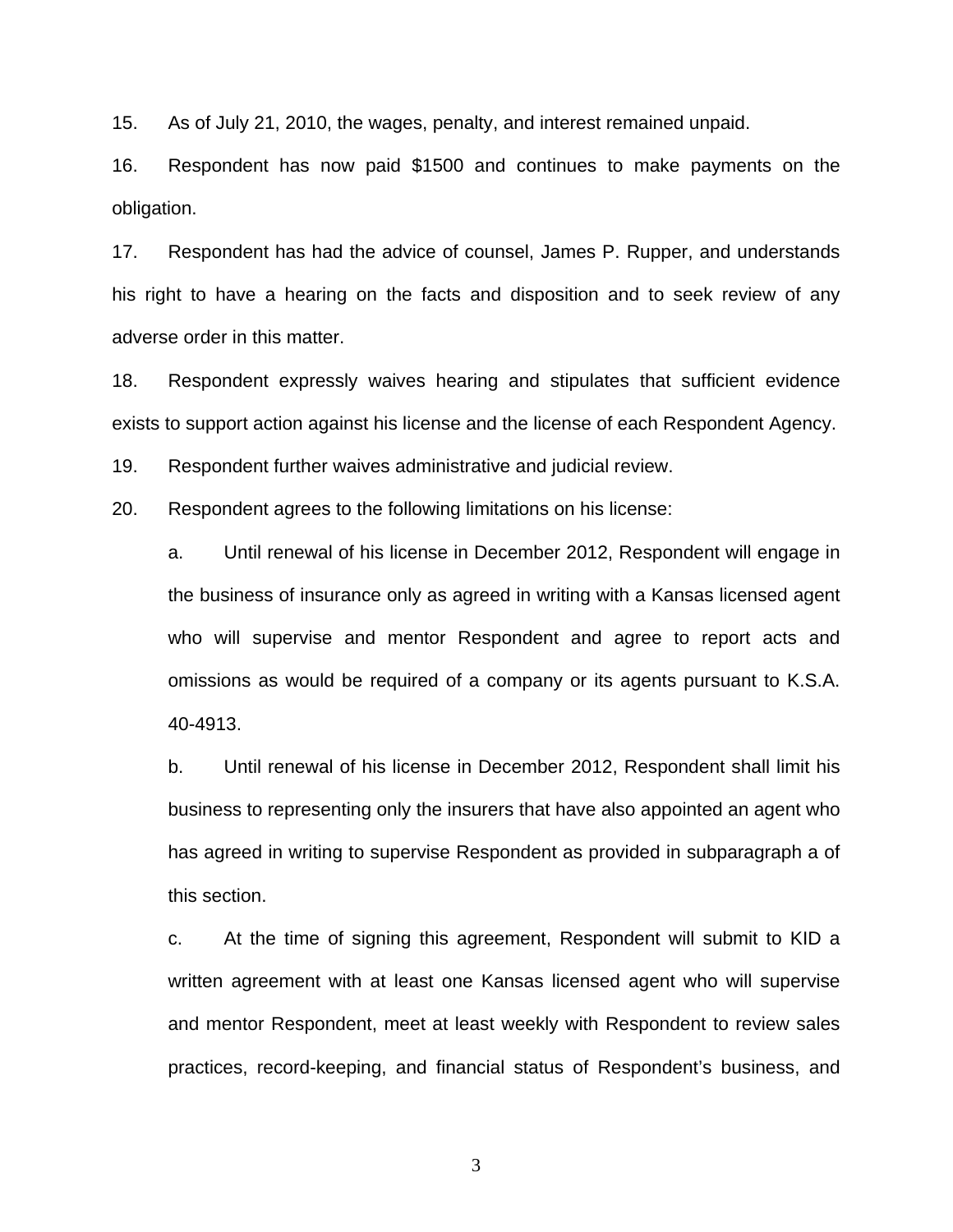report acts and omissions as would be required of a company pursuant to K.S.A. 40-4913.

d. Until renewal of his license in December 2012, if Respondent represents additional companies, Respondent will submit to KID's Producer Licensing Division a copy of a written agreement for supervision by an appointed agent of each company within thirty (30) days of the effective date of this order for existing appointments and within seven (7) days of appointment by additional companies. e. Until renewal of his license in December 2012, Respondent will provide a copy of this agreement and order and an agreement for supervision to any company by which he is appointed as an agent. Further, Respondent will return to KID a written receipt of the documents by a representative of the company within thirty (30) days of the effective date of this order for existing appointments

and within seven (7) days of appointment by additional companies.

f. Until renewal of his license in December 2012, Respondent will not employ individuals or sub-agents to assist him with his insurance business.

g. Prior to renewal of his license in December 2012, Respondent will participate in training, which shall be preapproved by the Commissioner's Producer Licensing Division, in the duties and obligations of employers with respect to employees. Such training shall be in addition to continuing education required for renewal.

21. Respondent agrees that he is responsible for any costs or other obligations incurred to comply with the requirement of supervision and education.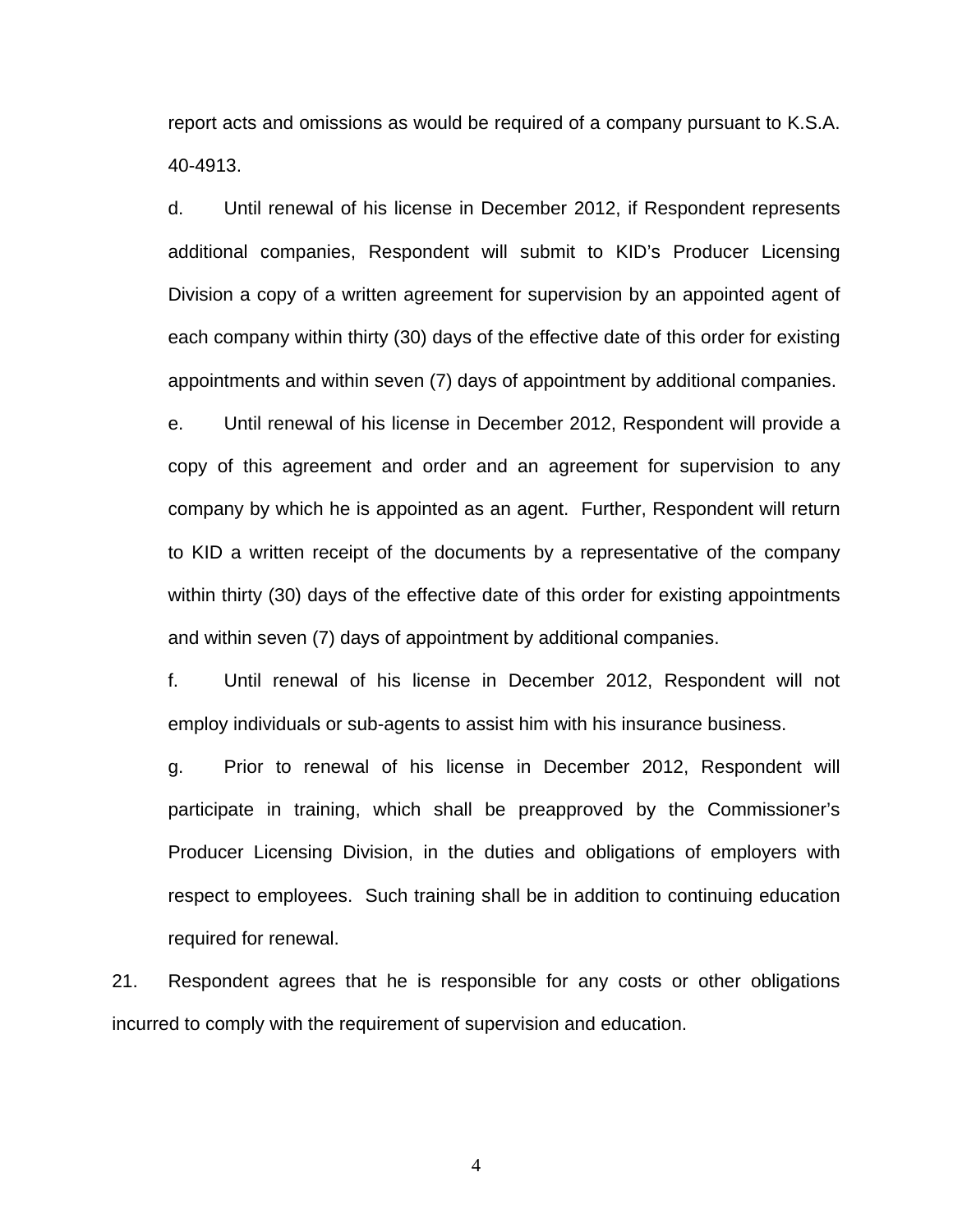22. Respondent further agrees that failure to comply with the provisions of this agreement and the resulting order would constitute grounds for action against his license, up to and including revocation. In the event of a failure to comply, Respondent would be entitled to a hearing pursuant to the Kansas Administrative Procedure Act, K.S.A. 77-501 *et seq*., but the only fact at issue would be whether Respondent failed to comply with the terms of the agreement and order.

23. KID agrees to take no further action against Respondent for the conduct described herein if Respondent successfully satisfies the requirements of this agreement and order.

24. Notwithstanding the agreement stated in the previous paragraph, KID reserves the right to consider the existence of this agreement and its stipulated facts in the event of future acts and/or omissions of a similar character.

25. Although the Insurance Agents Licensing Act does not expressly grant the Commissioner authority to impose limitations on an insurance agent's license, the parties agree that the Commissioner may do so with the consent of the licensee.

26. Respondent acknowledges that this agreement and order will constitute a public record and a reportable action against Respondent's license.

#### **Applicable Law**

27. K.S.A. 40-4909(a) provides, in relevant part:

"The commissioner may deny, suspend, revoke or refuse renewal of any license issued under this act if the commissioner finds that the applicant or license holder has . . .

(8) Used any fraudulent, coercive, or dishonest practice, or demonstrated any incompetence, untrustworthiness or financial irresponsibility in the conduct of business in this state or elsewhere." K.S.A. 40-4909(a).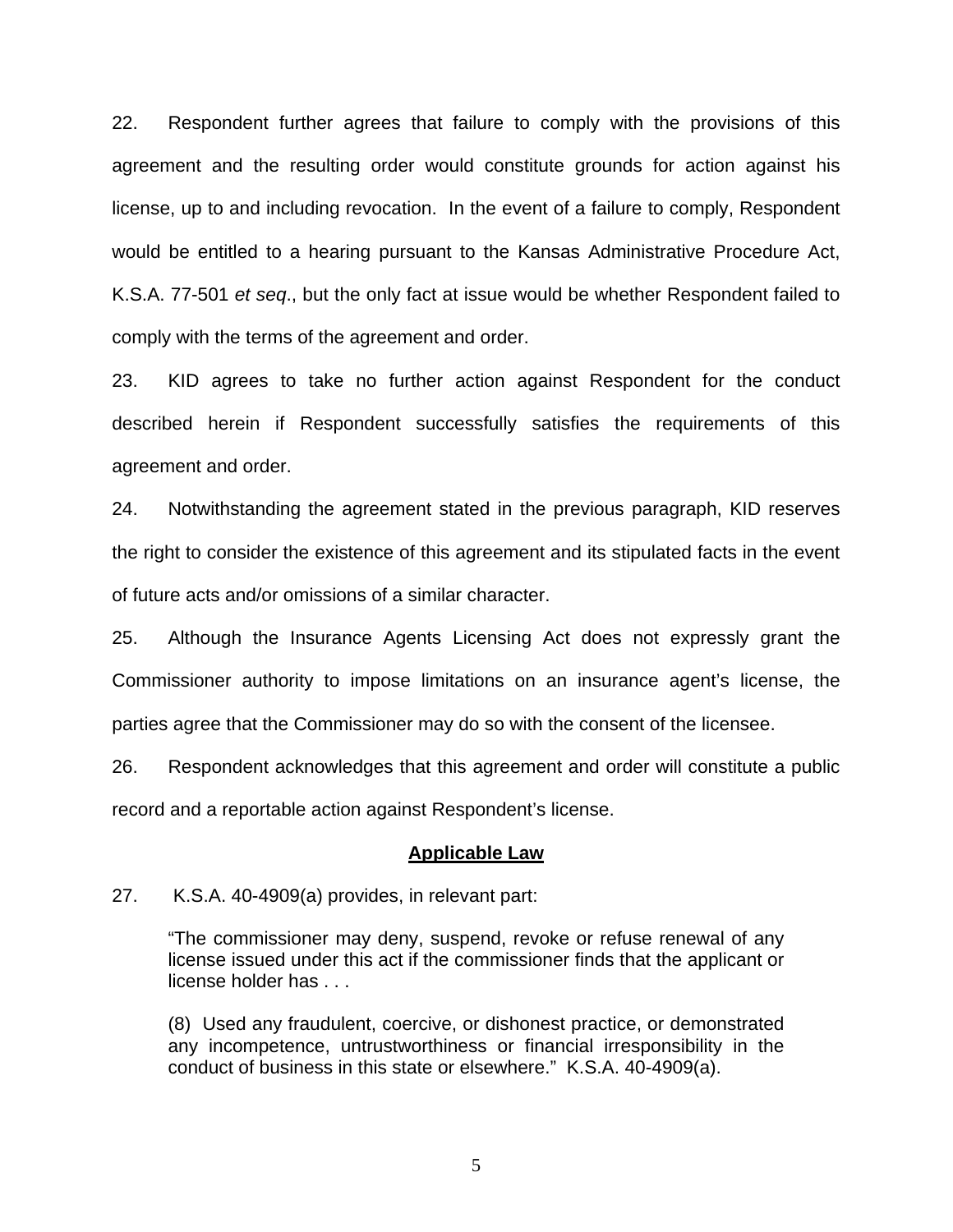28. In addition, the Commissioner may revoke any license issued under the Insurance Agents Licensing Act if the Commissioner finds that the interests of the insurer or the insurable interests of the public are not properly served under such license. K.S.A. 40-4909(b).

29. In lieu of taking action under subsection (a), the Commissioner may censure the licensee or impose a monetary penalty.

### **Conclusions of Law**

30. The Commissioner has jurisdiction over Respondent as well as the subject matter of this proceeding, and such proceeding is held in the public interest.

31. Based on the undisputed facts, the Commissioner finds that the licenses of Respondent and Respondent Agencies may be revoked or suspended pursuant to K.S.A. 40-4909(a)(8) because Respondent, doing business on behalf of the entities, has demonstrated untrustworthiness and financial irresponsibility in the conduct of business.

32. The Commissioner concludes that Respondent regrets and accepts responsibility for his misconduct, and thus, Respondent, insurers, and the insurable interests of the public would benefit from remedial measures rather than revocation of Respondent's license.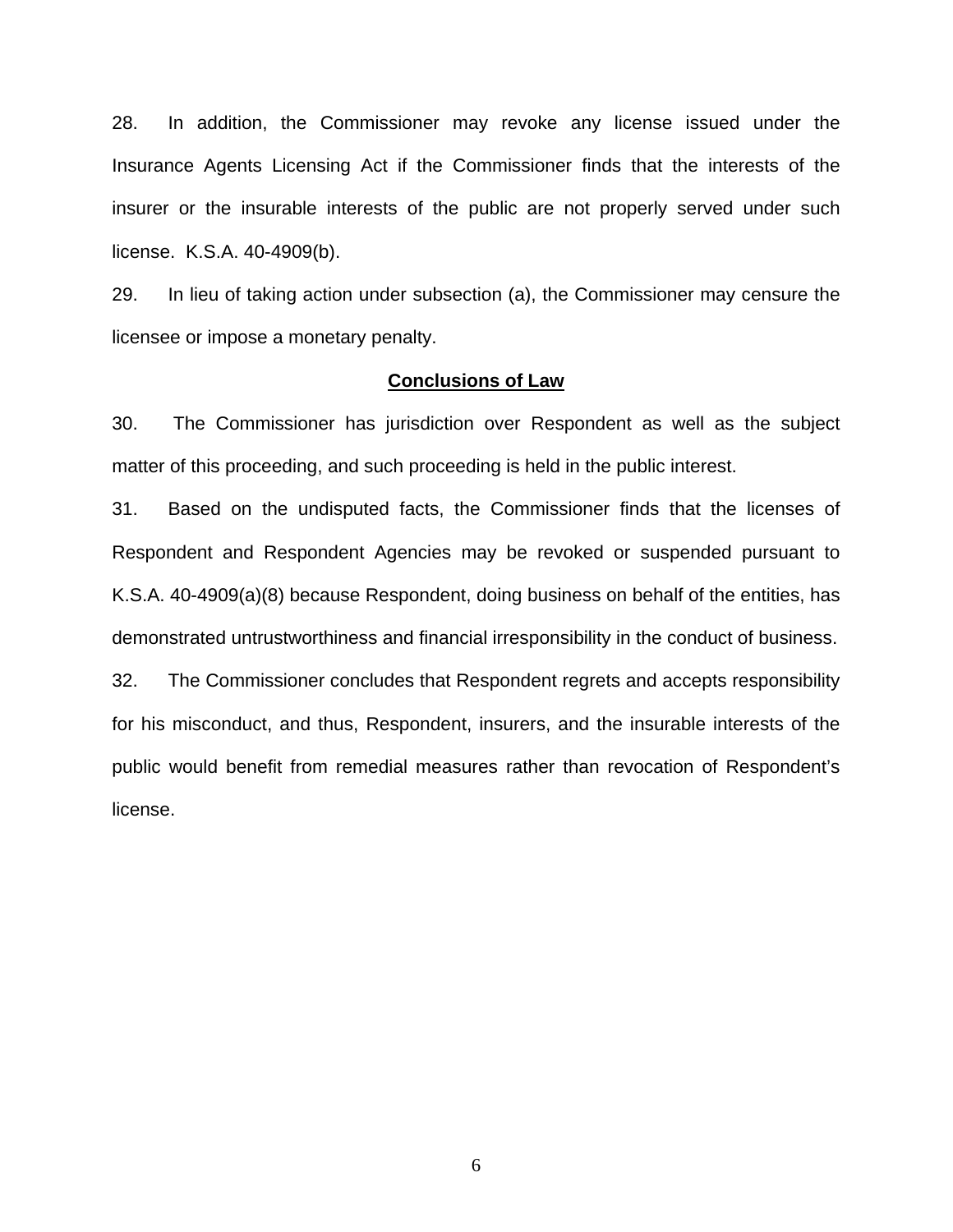# **Stipulation**

The undersigned stipulates and agrees to the foregoing findings of fact and conclusions of law and waives his rights to administrative hearing and judicial review of the Commissioner's Order.

> \_/s/ Steven S. Henry\_\_\_\_\_\_\_ \_\_\_1-10-11\_\_\_ Steven S. Henry **Date** Respondent and Responsible Agent for Respondent Agencies

## **Agreement**

 I hereby agree to serve as a mentor and supervisor to Respondent Steven S. Henry, meet with Respondent at least weekly to review sales practices, record-keeping, and financial status of Respondent's insurance business, and report to the Kansas Insurance Department promptly any act or omission that would be grounds for action against Respondent's license pursuant to K.S.A. 40-4909(a), whether or not it results in termination of the business relationship, subject to the same obligations, confidentiality, and immunity as provided by K.S.A. 40-4913.

> /s/ Robert Gelzat Robert Gelszat District Sales Coordinator, AFLAC 3985 E. Harry Wichita, KS 67218 316.734.0129

Prepared by:

Approved by:

\_/s/ Brenda J. Clary\_\_\_\_\_\_\_\_\_ Brenda J. Clary KID Staff Attorney

 $\angle$ s/ James P. Rupper $\angle$ James P. Rupper Attorney for Respondent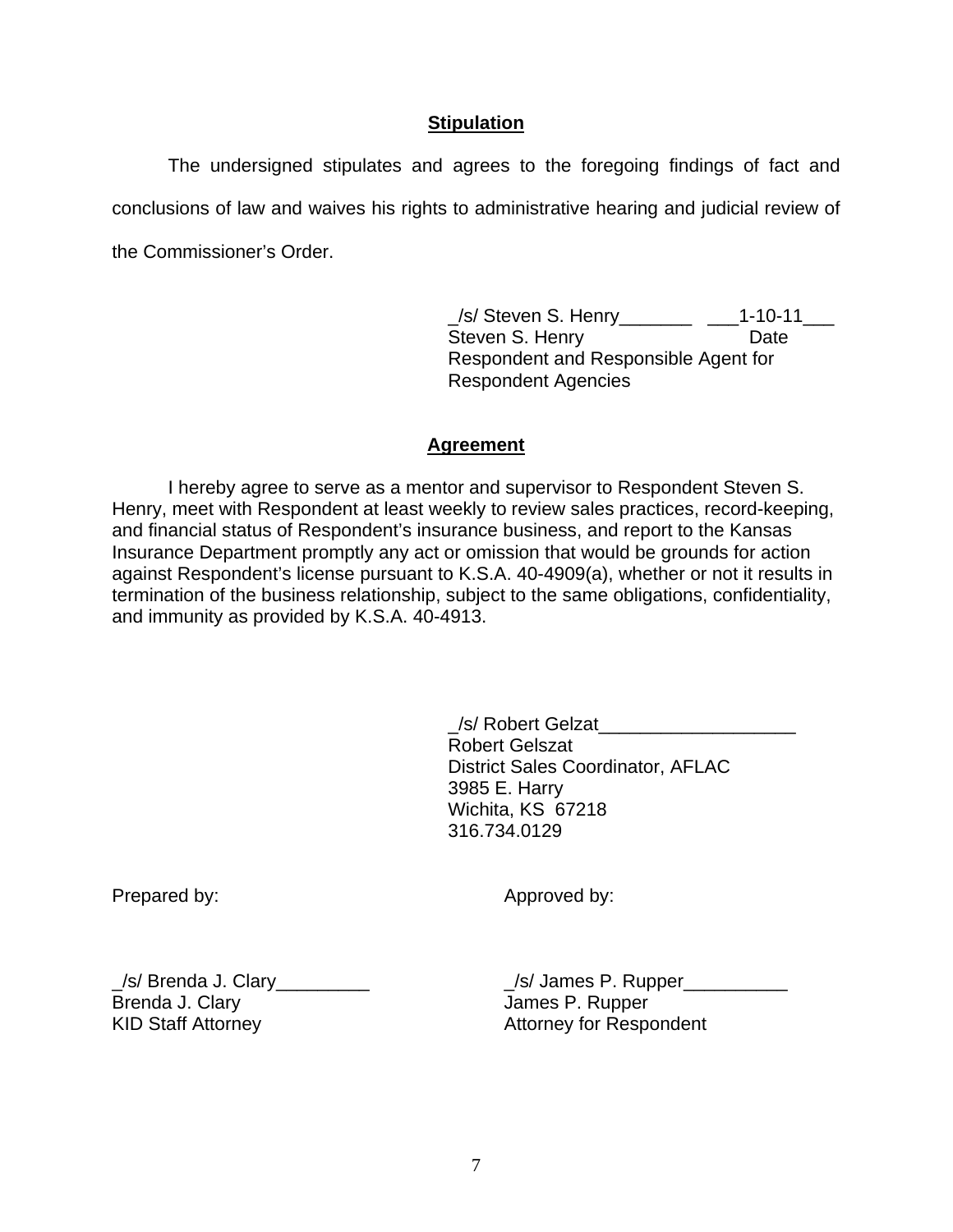# **IT IS THEREFORE ORDERED BY THE COMMISSIONER OF INSURANCE**

**THAT** the Kansas resident insurance agency licenses of Liberty Benefit Plans and Liberty Benefit Plans, Inc., are hereby revoked, and the Kansas resident insurance agent's license of **Steven S. Henry is hereby limited until the December 2012 renewal as agreed in paragraph 22.** From and after the date of this order, Steven S. Henry shall engage in the business of insurance only as currently licensed and authorized by this order.

# **IT IS SO ORDERED THIS \_\_14th\_\_ DAY OF JANUARY 2011, IN THE CITY OF TOPEKA, COUNTY OF SHAWNEE, STATE OF KANSAS.**



 \_/s/ Sandy Praeger\_\_\_\_\_\_\_\_\_\_\_\_\_\_\_\_ Sandy Praeger Commissioner of Insurance

 \_/s/ Robert M. Tomlinson\_\_\_\_\_\_\_\_\_\_\_ Robert M Tomlinson Assistant Commissioner of Insurance Presiding Officer